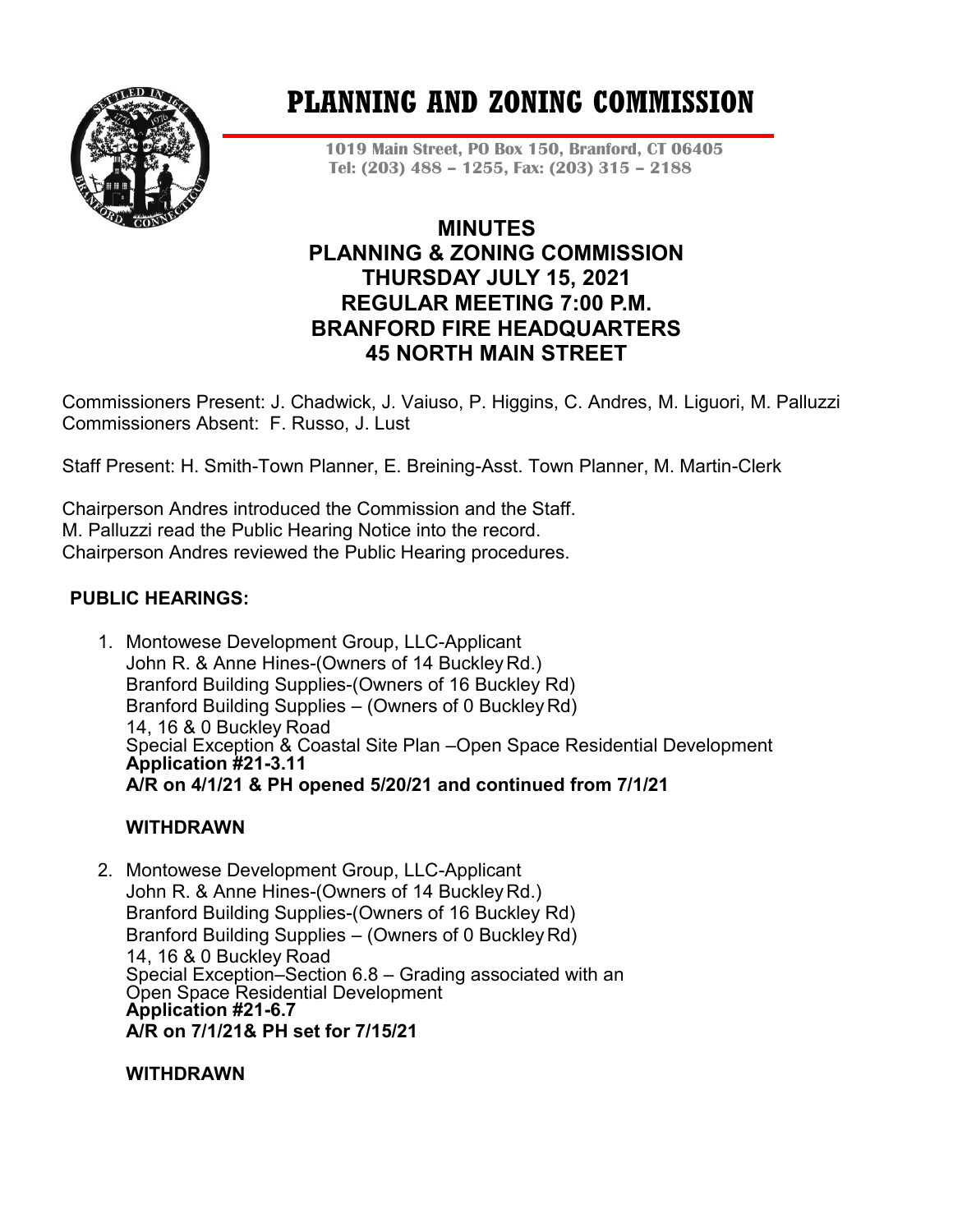*TOWN OF BRANFORD PLANNING AND ZONING COMMISSION Minutes July 15, 2021 Page 2 of 7*

3. Syed Sami- Applicant Oil Barons Inc. c/o Robert Hartmann-Owner 49 Leetes Island Road Special Exception Modification – Expand Convenience Store **Application #21-5.4 A/R on 5/20/21 & PH set for 7/15/21**

H. Smith noted there were a few incomplete items and he recommended opening the Public Hearing and continuing it to the next meeting on 9/2/21.

The Applicant has offered a 65 day Time extension to the time allotted to open the Public Hearing which the Commission accepted.

#### **This item was continued to the 9-2 meeting.**

4. Branford Electric RR Assn, Inc. c/o John Proto- Applicant & Owner 45-55 & 46-52 Alex Warfield Rd. Special Exception - Grading (Section 6.8) **Application #21-4.7 A/R on 5/6/21 & PH scheduled for 7/15/21**

#### **WITHDRAWN**

5. Christopher DeBell-Applicant & Owner 173 Hotchkiss Grove Road Special Exception-Grading (Sec.6.8) Single Family Dwelling within 100 feet of a wetland **Application #21-6.3 A/R on 6/17/21 & PH set for 7/15/21**

J. Pretti (Criscuolo Engineering) represented the applicant and highlighted the plans. He explained the application consisted of the demolition of the existing house and the construction of a new house.

E. Breining reviewed the staff report. The Commission asked a few questions.

#### Public Input:

1. Louise Lynn (neighboring property owner) asked about the erosion controls. She noted she spoke with the Inland Wetlands Dept.

#### **Chairperson Andres closed the Public Hearing.**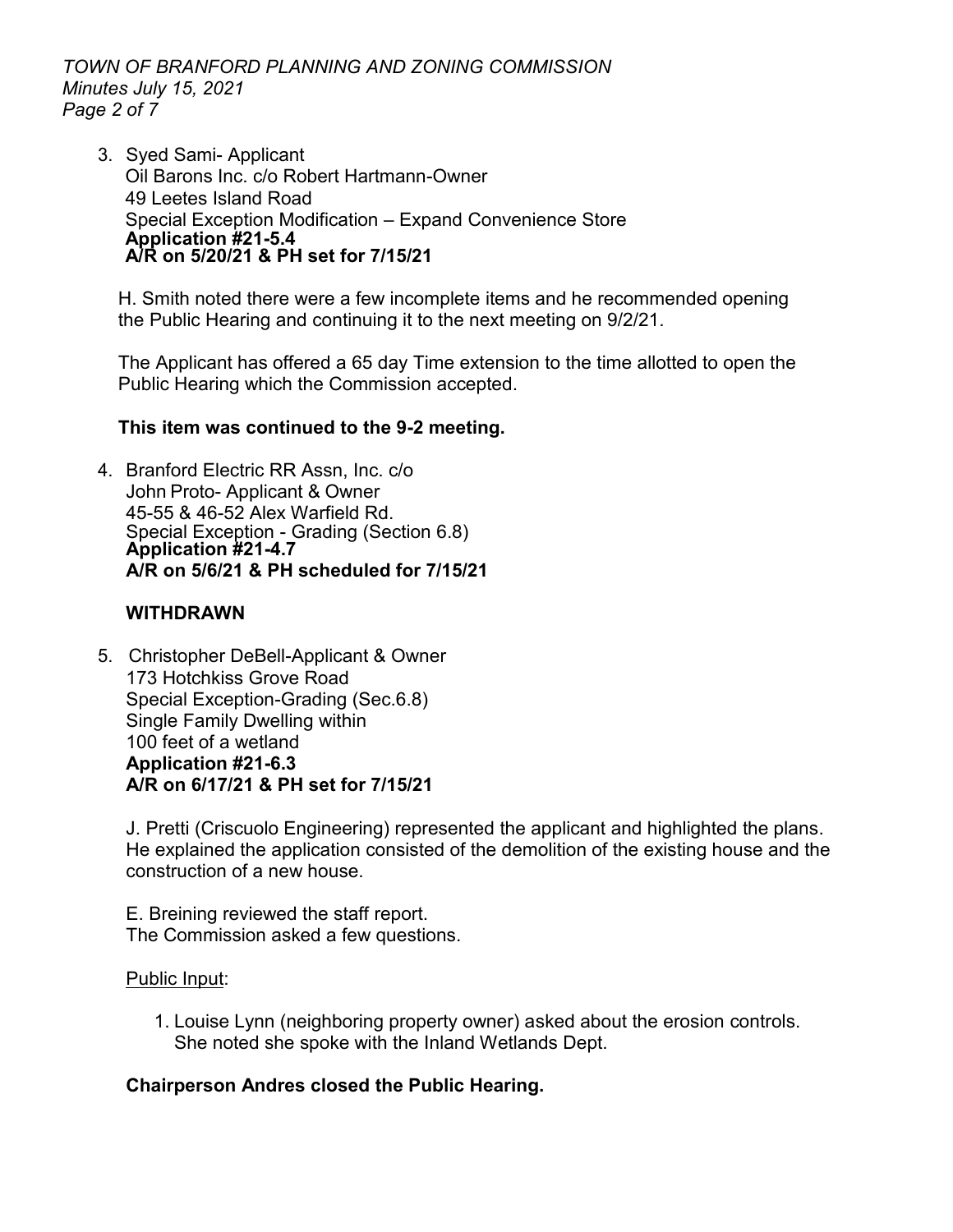6. Paul Santa Barbara-Applicant RCR Enterprises, LLC. c/o Christopher Russo 57 East Industrial Road Special Exception- Container Storage & Site Plan- Sale & Distribution of Fuel Oil **Application #21-6.4 A/R on 7/1/21 & PH set for 7/15/21**

J. Pretti (Criscuolo Engineering) represented the applicant. He highlighted the application explaining it is a change in use to portable storage containers. Also, the sale and distribution of fuel which requires a Site Plan approval. He noted only minor changes are proposed.

The Commission asked a few questions E. Breining reviewed the staff report.

Public Input: no one spoke.

#### **Chairperson Andres closed the Public Hearing.**

7. David Plumey-Applicant Michael Balzano (Trustee)-Owner 540 East Main Street (Units 10 & 11) Special Exception- Indoor Recreation **Application # 21-6.5 A/R on 7/1/21 & PH set for 7/15/21** 

The applicant (David Plumey) spoke and highlighted the application. He explained this is a small boutique gym which serves all ages with small classes of 12-15 people. He noted there are no changes proposed for the site.

Public input: No one spoke**.**

#### **MINUTES:**

**3/4/21 2nd revision –** J. Vaiuso made a motion to approve the minutes.

J**.** Chadwick seconded the motion which passed unanimously.

**4/15/21 2nd revision**- J. Chadwick made a motion to approve the minutes.

J. Vaiuso seconded the motion which passed unanimously.

**6/3/21 revised------** J. Vaiuso made a motion to approve the minutes.

J. Chadwick seconded the motion which passed unanimously.

**7/1/21 ------ The approval of these minutes were TABLED.**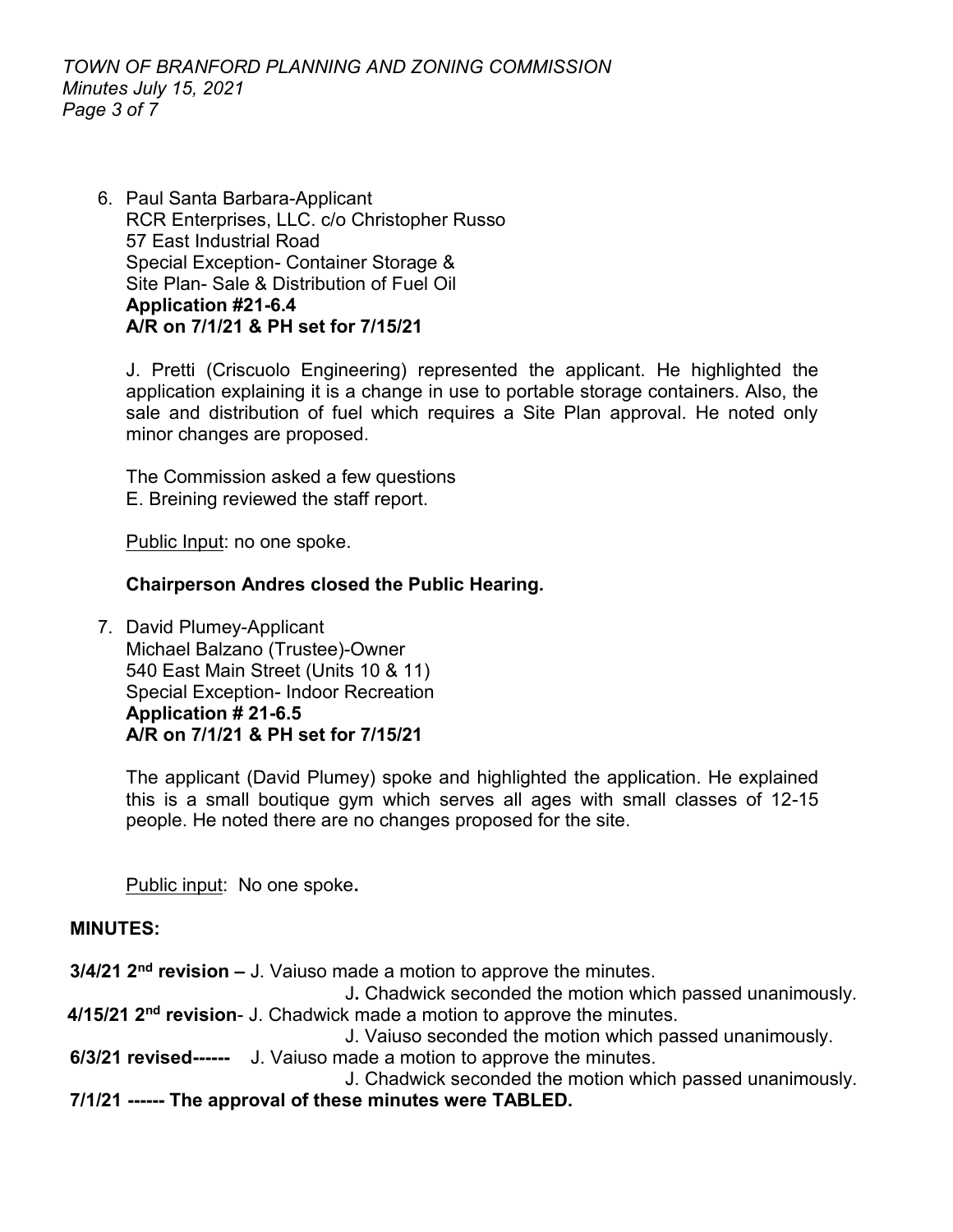# **RETURN TO TABLE:**

1. Christopher DeBell-Applicant & Owner 173 Hotchkiss Grove Road Special Exception-Grading (Sec.6.8) Single Family Dwelling within 100 feet of a wetland **Application #21-6.3 A/R on 6/17/21 & PH set for 7/15/21**

## **M. Palluzzi made a motion to approve the application with the Conditions below:**

# **CONDITIONS:**

- 1) Prior to the start of construction erosion control measures shall be installed to the satisfaction of the Zoning Enforcement Officer and maintained throughout the project.
- 2) Dust control measures shall be provided as necessary at the discretion of the Zoning Enforcement Officer.

#### **M. Liguori seconded the motion which passed unanimously.**

2. Paul Santa Barbara-Applicant RCR Enterprises, LLC. c/o Christopher Russo 57 East Industrial Road Special Exception- Container Storage & Site Plan- Sale & Distribution of Fuel Oil **Application #21-6.4 A/R on 7/1/21 & PH set for 7/15/21**

## **J. Vaiuso made a motion to approve the application with the Findings and Conditions below:**

#### FINDING**:**

1. Subject to compliance with the conditions listed below, the Commission finds, based on the testimony and application materials presented, that the proposed use of the property is consistent with the Special Exception Criteria per Section 9.8.F.

#### CONDITIONS:

- 1. The conditions of the previous approval granted on March 18 2020 shall remain in full force and effect until their completion.
- 2. Any proposed changes to the landscape plan from the March 18, 2020 Special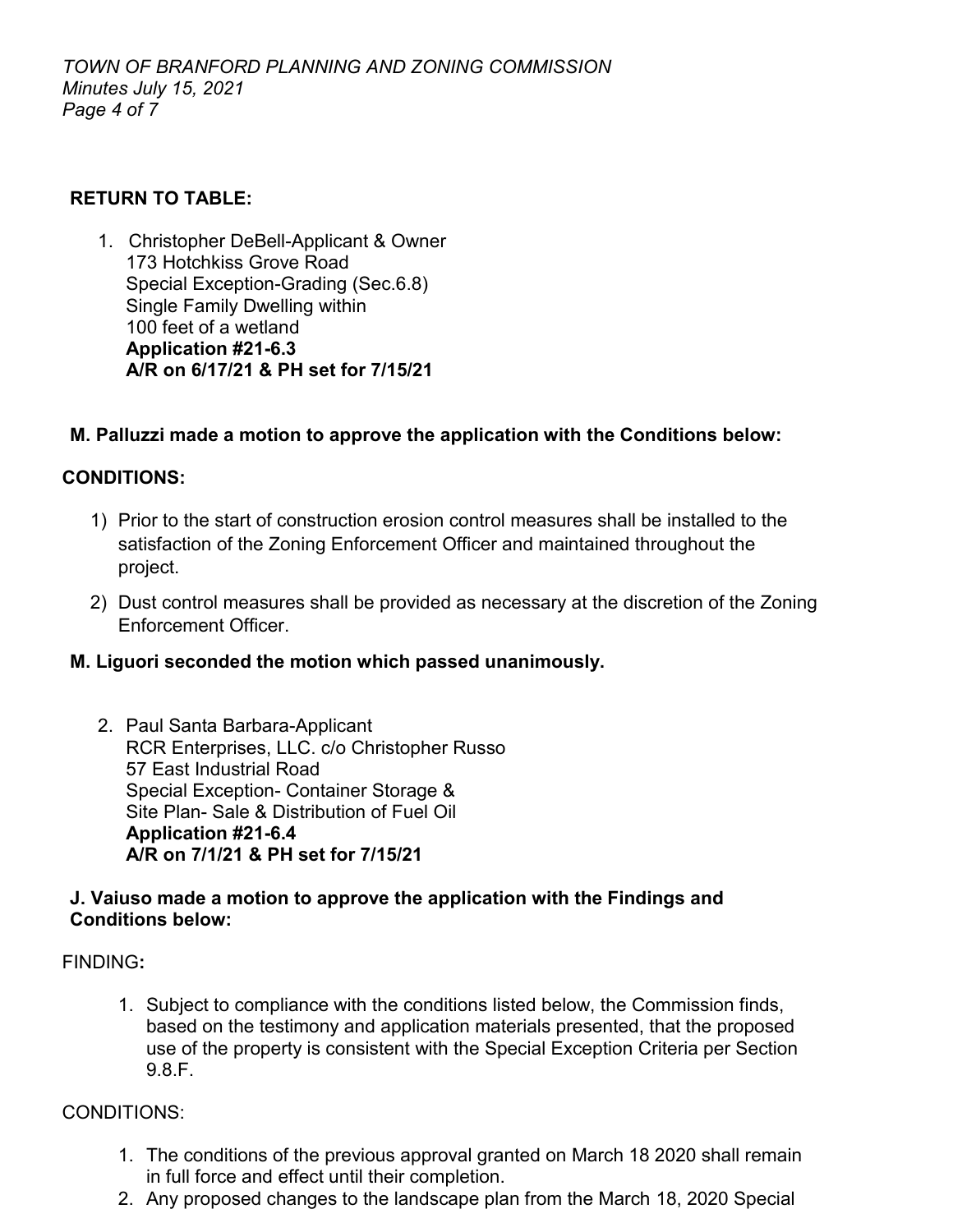Exception modification will need to be approved by the Planning & Zoning Commission or the Town Planner.

3. The commercial storage, sale and distribution of fuel, bottled gas, and any other petroleum products in tanks in excess of 10,000 gallons is not allowed.

# **J. Chadwick seconded the motion which passed unanimously.**

3. David Plumey-Applicant Michael Balzano (Trustee)-Owner 540 East Main Street (Units 10 & 11) Special Exception- Indoor Recreation **Application # 21-6.5 A/R on 7/1/21 & PH set for 7/15/21** 

# **J. Chadwick made a motion to approve the application with the Finding and Conditions below:**

FINDING:

1. Subject to compliance with the conditions listed below, the Commission finds, based on the testimony and application materials presented, that the proposed use of the property is consistent with the Special Exception Criteria per Section 9.8.F.

# CONDITIONS:

- 1. Prior to the issuance of a Certificate of Zoning Compliance or the zoning issuance of Certificate of Occupancy, the following should be addressed to the satisfaction of the Town Planner or his designee.
	- a. To reduce glare, all new fixtures shall be demonstrated to meet the IES fullcutoff definition unless they are emergency lights or very low level accent lights (less than 900 lumen output – less than an incandescent 100 watt bulb). Fixed, not adjustable, arm mounts shall be used for all fixtures. The correlated color temperature of the light source for all exterior fixtures, either building or pole mounted, shall be equal to or less than 3000 degrees Kelvin (K). Information on all building mounted light fixtures shall to be provided including cut sheets with all model choices indicated and an updated photometric plan (Sheet LP-1) including an updated schedule providing information on the different types of fixture (maker & model number, mounting height, lumens generated, etc.) and surface light level projections in foot-candles that are in compliance with the requirements of the Zoning Regulations. Nonconforming fixtures shall be removed or replaced with conforming fixtures.

# **M. Liguori seconded the motion which passed unanimously.**

# **CORRESPONDENCE:**

This agenda item was not discussed.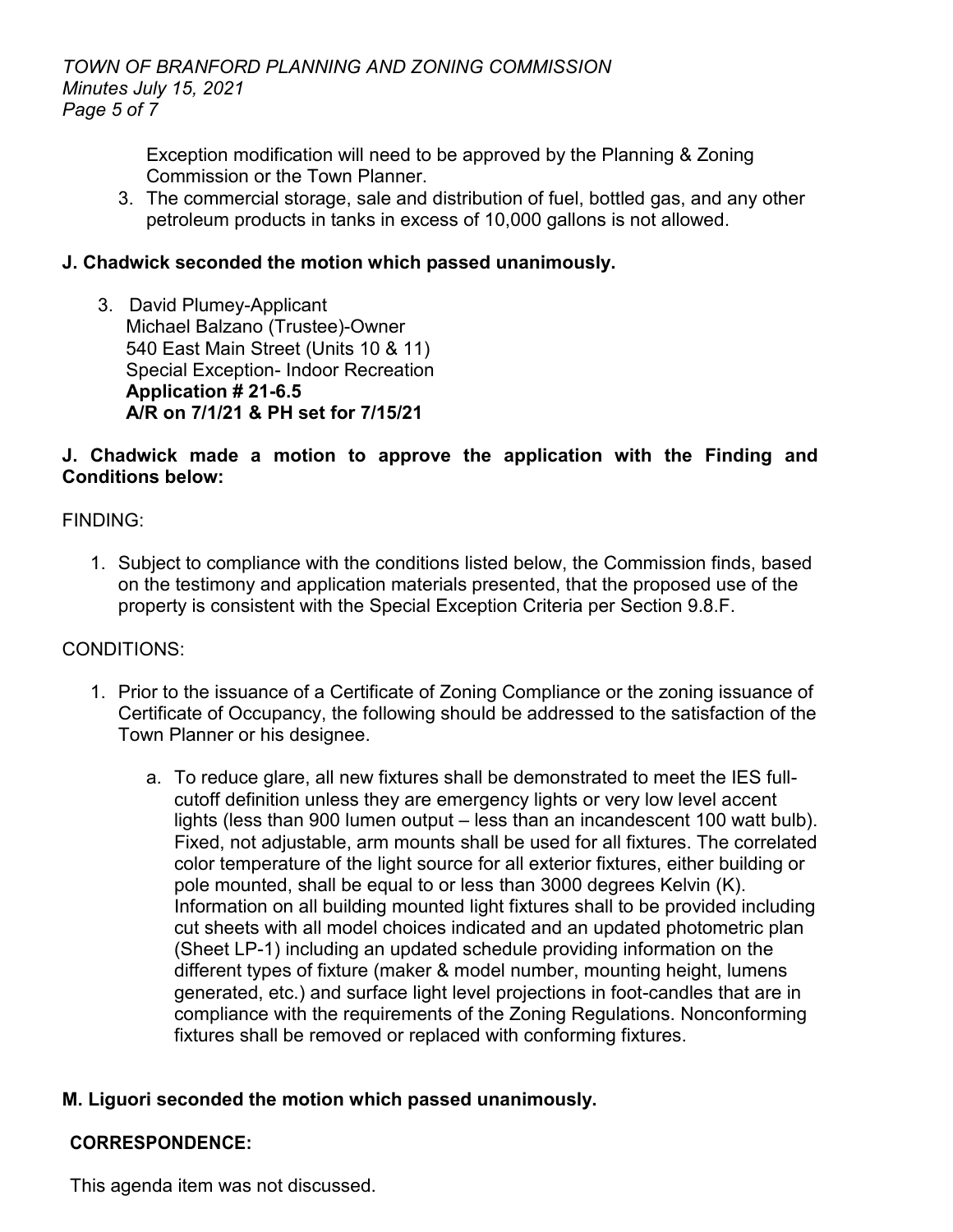## **OLD BUSINESS:**

1. Amy Allen-Applicant Renz Development, LLC-Owner 365 East Main Street Site Plan – Fast Food Restaurant **Application #21-6.1 A/R 6/3/21, tabled from 7/1/21**

H. Smith noted that this application was incomplete and the check for the application fee was returned due to insufficient funds and the property owner has not signed the application form to indicate the application is being made with her consent. He recommended denying the application without prejudice.

**J. Vaiuso made a motion to deny the application without prejudice. M. Palluzzi seconded the motion which passed unanimously.**

2. Elaine Johnson-Applicant GTR LLC, c/o Gavin Renz-Owner 116 Montowese Street Site Plan- Retail Gift Shop **Application #21-6.8 A/R on 7/1/21**

The application has not yet been reviewed by the Town Center Revitalization Review Board which has scheduled a Special Meeting for July 23<sup>rd</sup> to review it and make a recommendation to the Commission.

#### **This item is TABLED to the next meeting.**

3. ALMR LLC, c/o David D'Atri- Applicant & Owner 4 Three Elm Road Special Exception Modification-Multi Family Dwelling **Application #21-6.9 A/ R on 7/1/21 & PH set for 9/2/21**

#### **NEW BUSINESS:**

1. Leopoldo Otero-Applicant Jazmin Vargas- Owner 11 Circle Drive Special Exception-Accessory Apartment **Application #21-7.1 To be A/R & PH to be set**